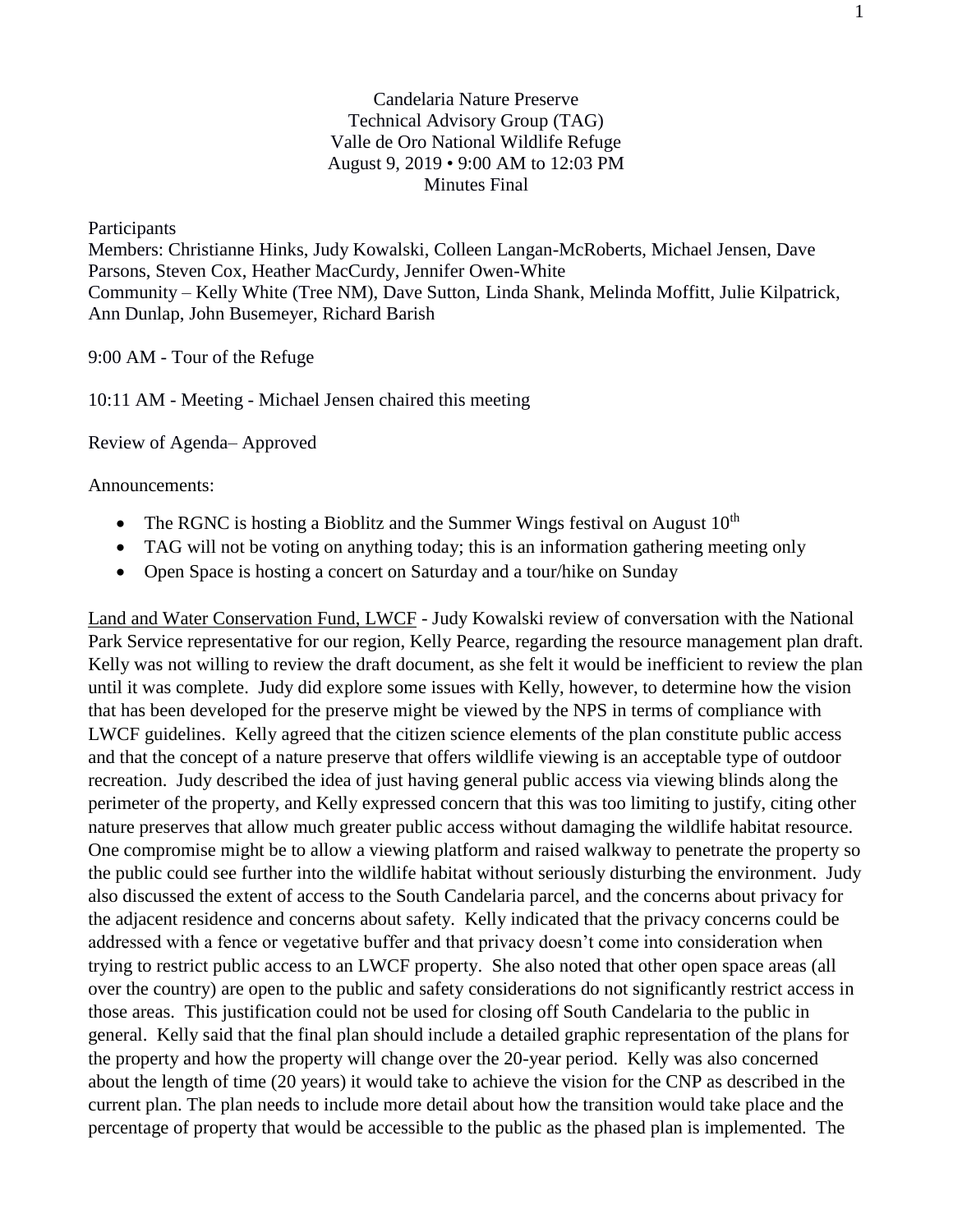LWCF requirements generally apply to the entire property, so the fact that the RGNC is in compliance with LWCF does not release the rest of the property from the need to comply.

Michael has discovered a landmark court case dealing with a conservation easement in New York on LWCF encumbered property in which a golf course was proposed to be constructed on the easement. The golf course owners claimed that since the easement was never accessible to the public, but could only be viewed from outside, the construction of the golf course on the property would not constitute a "conversion". The court determined this argument was not valid and that the LWCF intent was to provide the widest possible outdoor recreation opportunities to the general public (the golf course would be a membership property, and therefore not generally accessible to the public). The court found that since "conservation" is an intended consequence of the LWCF, wildlife conservation is considered a legitimate outdoor recreation activity on LWCF encumbered property. Therefore, Michael surmised, a wildlife conservation area with nature study and wildlife viewing without general public access is an allowable outdoor recreation activity under LWCF guidelines. "Refreshment of the spirit after toil" is considered outdoor recreation. Michael will distribute information about the court case to the entire TAG mailing list. Michael also noted that LWCF guidelines state that there is a need to consider the degree to which a property's single purpose impacts public access.

Michael also noted that Open Space rules for a designated "preserve" state that there should be no public access to that type of open space property. These rules would need to be modified so the CNP can come into compliance with LWCF guidelines, allowing minimal public access, restricting access to the extent that it allows the nature of the preserve to be protected.

Heather MacCurdy noted that the RGNC has a greater demand for access by educational groups than it can accommodate, so guided educational activities in the CNP would be most welcome by the public. Heather suggested having another pond program that uses the north pond to allow more access for these kinds of activities without diminishing the experience of the Discovery Pond visitors and wildlife. The number of children allowed to participate in the Discovery Pond program is now limited to keep the experience of nature a quality one. Any fencing added should be wildlife friendly so as not to fragment the ecosystem.

Dave Parsons noted that we need to consider the issue of scale when determining the amount of access and potential disturbance of the wildlife habitat on the CNP. The pathway going to the Discovery Pond on the South Candelaria tract should be redrawn. Access to the Discovery Pond should only be allowed by guided tour and only if the entire parcel is fenced off to prevent unallowed access. If the entire property is not fenced, the Discovery Pond would have to be fenced to protect the public, particularly children, from potentially falling into the pond and drowning.

Resource Management Plan graphics - Judy requested that the next draft of the plan have more detailed information on the graphics to satisfy the NPS request for more detail. She also asked that more care be taken to only depict information on the graphics that the TAG has agreed to through a vote.

Public comments requesting more public access to the property - Michael Jensen noted that in the grand scheme of Open Space, the CNP is a very small area to restrict access to in light of the need to protect the wildlife there. There are plenty of other open space areas with unlimited public access, and the wildlife preserve's uniqueness in a dense urban environment justifies limiting public access in this instance.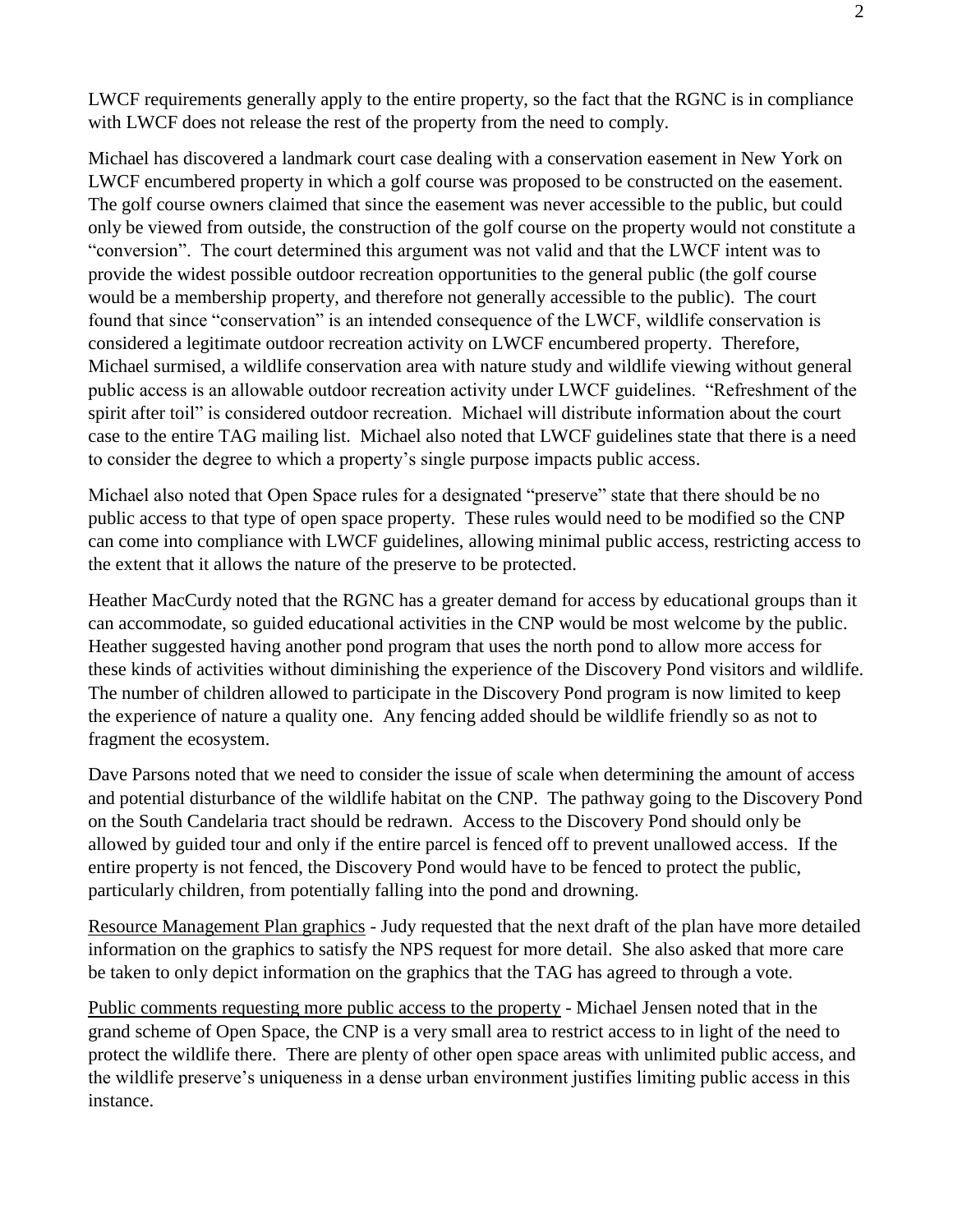How to respond to these comments? Colleen will summarize and synthesize the comments for the next plan draft and responses to the summarized comments will be included in the plan. Dave Parsons noted the process that the federal government uses for addressing public comments in their undertakings. They usually summarize the comments in the report and address how the plan incorporates or deals with the concerns mentioned. Michael Jensen asked if the resource management plan constitutes an "open space facility plan", because if that is the case, the issue of carrying capacity for the property must be addressed. It currently is not addressed in the plan. No answer was provided or discussed.

It was agreed that it makes sense to summarize the comments and develop responses in the next draft of the resource management plan. Dave Sutton suggested that we implement something in year one based on how much money is available, then see what works and what doesn't and adapt to that information in subsequent years.

It was suggested that the two groups that commented on the plan who expressed concerns about inadequate public access should be contacted to further discuss their concerns. Colleen and Dave Parsons will contact the Wilderness Society and Michael Jensen will contact Steve Glass with the Open Space Alliance to get more information from them on what kind of compromises they might find acceptable, considering the designation of the property as a wildlife preserve.

Woodward House - Colleen noted that activity at the Woodward House is "ready to go" but that time is needed to develop options for public activity in the Tree Farm area on Rio Grande Boulevard. Christianne objected to more public access to the Woodward House, stating that the adjacent field is a prime location for wildlife viewing and a pollinator meadow. Increased human activity in the area would interfere with those opportunities.

Albuquerque Tree Farm on Rio Grande - The park manager for Parks and Rec wants to be able to keep the mulch material stored on the Tree Farm property. Dave Parsons asked when park management established jurisdiction over the Tree Farm area, since it is officially part of the LWCF encumbered area. Michael said that the Mayor decreed this use for the Tree Farm in 1980 without consulting LWCF. Director Simon is supportive of transforming the Tree Farm into a public area, but time and money will be needed for that.

Jennifer Owen-White noted that is important to define decision space when requesting public comments on the plan. You should tell people how their comments are going to be dealt with at the outset so they develop realistic expectations. Also, the issue of trust is very important and to that end, one or two people should be designated as the decision makers, so the public knows that an objective decision will be made, with the understanding that an adaptive management approach will be taken. The ultimate decisionmaker on the CNP is the Director of Parks and Rec and the City Council.

Steve Cox noted that some people who wanted more access in the comments were educators. Maybe it isn't clear in the draft that TAG intends that this type of access will be provided. We need to be careful to clearly include information that many of the TAG members take as common knowledge. Don't assume the public knows what the TAG is thinking.

National Park Service 3 year transition - Michael Jensen noted that the 3-year period for the transition to "no commercial agriculture" and full compliance with LWCF guidelines is nearing an end and no significant progress has been made in this regard. There should be an explicit plan for this transition.